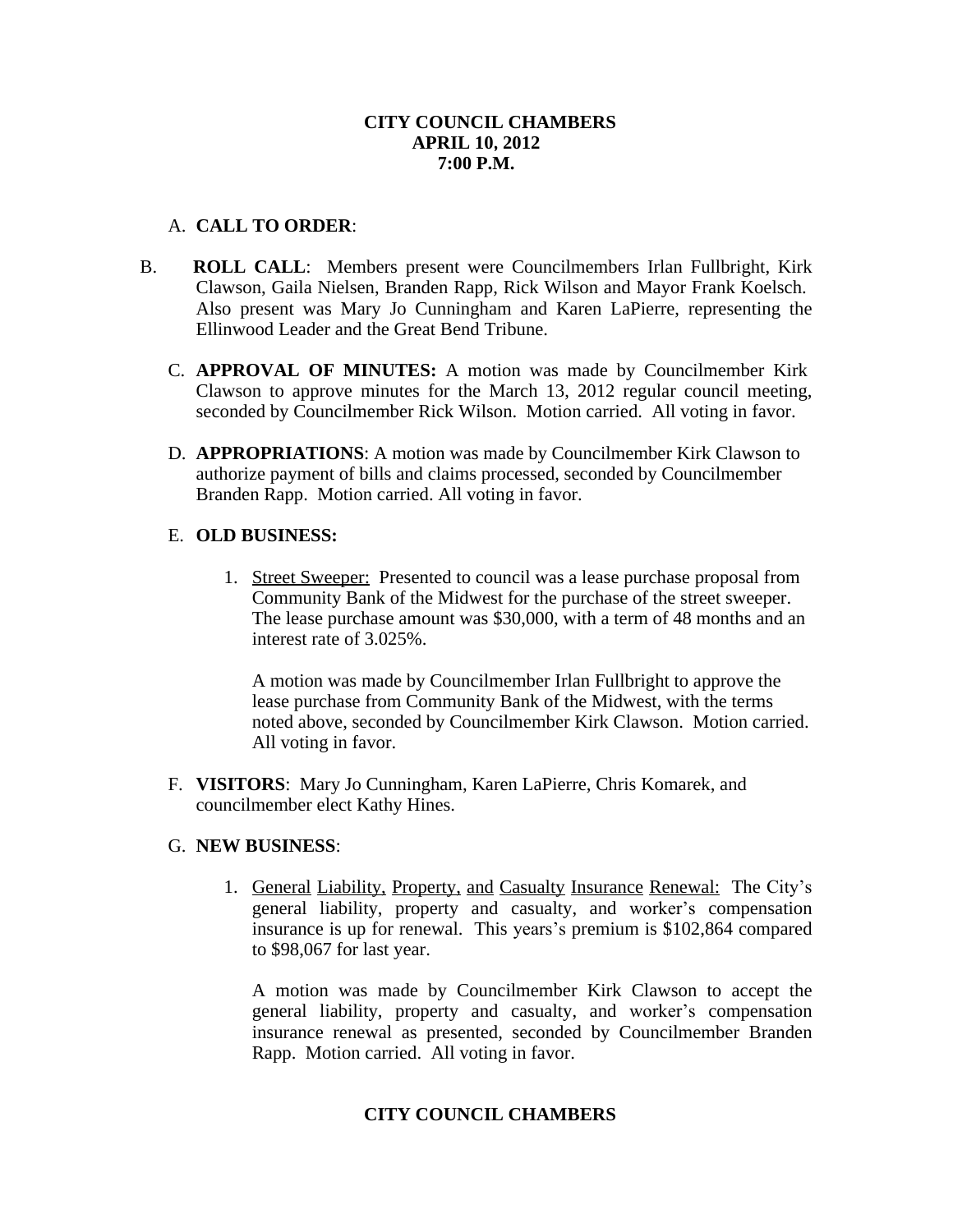## **APRIL 10, 2012 7:00 P.M.**

2. Wolf Park Request: Presented to council was a request by Jason Winget to use Wolf Park facilities on Saturday May 5<sup>th</sup>, from 4:00 p.m. to 8:00 p.m for a fundraiser for a mission trip this summer.

A motion was made by Councilmember Rick Wilson to allow Jason Winget to use Wolf Park facilities on Saturday May 5<sup>th</sup>, from 4:00 p.m. to 8:00 p.m. for a fundraiser, with the stipulation of cleaning up the park when the event is finished. Motion seconded by Councilmember Irlan Fullbright. Motion carried. All voting in favor.

3. Executive Session: An executive session is requested for discussion of purchase of real estate. A motion was made by Councilmember Kirk Clawson to adjourn into executive session for ten (10) minutes for discussion of purchase of real estate and that the council meeting will reconvene in the council chambers. Councilmember Irlan Fullbright seconded the motion. Motion carried. All voting in favor. The governing body recessed into executive session at 7:35 p.m.

Meeting reconvened into regular session at 7:45 p.m. No action taken.

## **REPORTS**:

- 1. Municipal Court Report: Presented to Council was the Municipal Court Report for March, 2012.
- 2. Utilities Production Report: Presented to Council was the Utilities Production Report.
- 3. Staff Reports:
	- a) Staff reported the City has received notification from the Kansas Board of Emergency Medical Services that the Ellinwood EMS has been approved to receive grant monies for a defibrillator. The total cost of the defibrillator is \$35,435. The grant requires a 25% match from the City in the amount of \$8,858.75. Staff explained the City's match can be paid from the Ambulance Contribution Fund.
	- b) Staff reported city crews are replacing water lines at the swimming pool. The street department is mowing and working on drainage on South Kennedy. Staff also reported that repairs to the water well at the grade school have been completed.

# **CITY COUNCIL CHAMBERS APRIL 10, 2012**